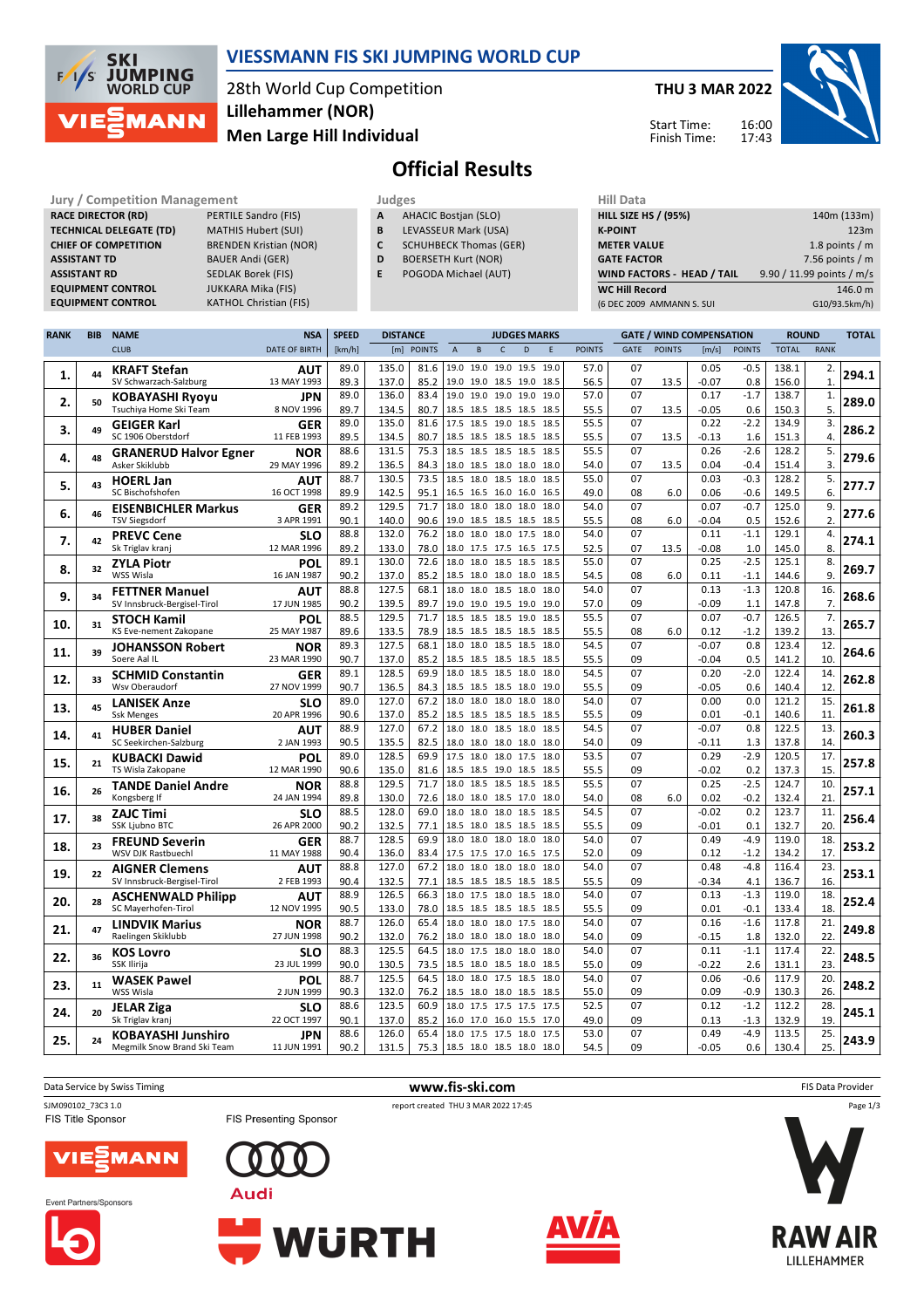

## **VIESSMANN FIS SKI JUMPING WORLD CUP**

28th World Cup Competition **Men Large Hill Individual Lillehammer (NOR)**

**THU 3 MAR 2022**

Start Time: Finish Time:



## **Official Results**

| <b>RANK</b> | <b>BIB</b> | <b>NAME</b>                 | <b>NSA</b>           | <b>SPEED</b> | <b>DISTANCE</b> |            |                          | <b>JUDGES MARKS</b> |                |  |                |               | <b>GATE / WIND COMPENSATION</b> |               |         |               | <b>ROUND</b> |             | <b>TOTAL</b> |
|-------------|------------|-----------------------------|----------------------|--------------|-----------------|------------|--------------------------|---------------------|----------------|--|----------------|---------------|---------------------------------|---------------|---------|---------------|--------------|-------------|--------------|
|             |            | <b>CLUB</b>                 | <b>DATE OF BIRTH</b> | [km/h]       |                 | [m] POINTS |                          |                     |                |  |                | <b>POINTS</b> | <b>GATE</b>                     | <b>POINTS</b> | [m/s]   | <b>POINTS</b> | <b>TOTAL</b> | <b>RANK</b> |              |
| 26.         |            | LEYHE Stephan               | <b>GER</b>           | 89.0         | 122.0           | 58.2       | 17.5 17.5                |                     |                |  | 18.0 18.0 17.0 | 53.0          | 07                              |               | $-0.06$ | 0.7           | 111.9        | 30.         | 242.5        |
|             |            | SC Willingen                | 5 JAN 1992           | 90.6         | 131.0           | 74.4       | 18.0 18.0 18.5 18.5      |                     |                |  | 18.5           | 55.0          | 09                              |               | $-0.10$ | 1.2           | 130.6        | 24.         |              |
| 27.         |            | <b>NOUSIAINEN Eetu</b>      | <b>FIN</b>           | 88.7         | 123.5           | 60.9       | 17.5 17.5 17.5 17.5      |                     |                |  | 17.5           | 52.5          | 07                              |               | 0.08    | $-0.8$        | 112.6        | 26.         | 241.0        |
|             |            | Puijo Ski club              | 29 APR 1997          | 90.2         | 132.0           | 76.2       | 17.5 17.5 18.5 17.0 17.5 |                     |                |  |                | 52.5          | 09                              |               | 0.03    | $-0.3$        | 128.4        | 27.         |              |
| 28.         |            | <b>AMMANN Simon</b>         | <b>SUI</b>           | 88.8         | 123.0           | 60.0       | $17.5$ 17.0 17.5 16.5    |                     |                |  | 17.0           | 51.5          | 07                              |               | $-0.08$ | 1.0           | 112.5        | 27.         | 239.9        |
|             |            | SSC Toggenburg              | 25 JUN 1981          | 90.3         | 132.0           | 76.2       | 17.0                     |                     | 18.0 17.5 17.5 |  | 17.5           | 52.5          | 09                              |               | 0.13    | $-1.3$        | 127.4        | 28.         |              |
| 29.         |            | <b>SATO Yukiva</b>          | <b>JPN</b>           | 88.5         | 125.0           | 63.6       | 17.5 17.5 17.5 17.0 17.5 |                     |                |  |                | 52.5          | 07                              |               | 0.04    | $-0.4$        | 115.7        | 24.         | 238.8        |
|             |            | Megmilk Snow Brand Ski Team | 19 JUN 1995          | 89.9         | 127.0           | 67.2       | 18.0 17.5 18.0 17.0 18.0 |                     |                |  |                | 53.5          | 09                              |               | $-0.20$ | 2.4           | 123.1        | 29.         |              |
| 30.         |            | <b>PEIER Killian</b>        | <b>SUI</b>           | 88.9         | 122.5           | 59.1       | 17.5 17.5 18.0 17.5 17.5 |                     |                |  |                | 52.5          | 07                              |               | $-0.04$ | 0.5           | 112.1        | 29.         | 228.8        |
|             |            | Vallee du Joux              | 28 MAR 1995          | 90.3         | 125.5           | 64.5       | 17.5 17.5 18.0 17.0 17.5 |                     |                |  |                | 52.5          | 09                              |               | 0.03    | $-0.3$        | 116.7        | 30.         |              |

|     | not qualified for 2nd round |                                                            |                           |      |       |      |                          |      |    |         |        |       |     |       |
|-----|-----------------------------|------------------------------------------------------------|---------------------------|------|-------|------|--------------------------|------|----|---------|--------|-------|-----|-------|
| 31. | 10 <sup>1</sup>             | <b>AIGRO Artti</b><br>Pohiakotkas                          | <b>EST</b><br>29 AUG 1999 | 88.5 | 123.0 | 60.0 | 17.5 17.5 17.5 17.5 17.5 | 52.5 | 07 | 0.15    | $-1.5$ | 111.0 | 31. | 111.0 |
| 32. | 13                          | <b>KYTOSAHO Niko</b><br>Paimion urheilijat                 | <b>FIN</b><br>18 DEC 1999 | 88.5 | 123.0 | 60.0 | 17.5 17.0 17.5 18.0 17.0 | 52.0 | 07 | 0.14    | $-1.4$ | 110.6 | 32. | 110.6 |
| 33. | 30                          | <b>DESCHWANDEN Gregor</b><br>Horw                          | <b>SUI</b><br>27 FEB 1991 | 88.9 | 120.5 | 55.5 | 17.0 17.5 17.5 17.0 17.5 | 52.0 | 07 | $-0.15$ | 1.8    | 109.3 | 33. | 109.3 |
| 34. | 18                          | <b>ITO Daiki</b><br>Megmilk Snow Brand Ski Team            | <b>JPN</b><br>27 DEC 1985 | 89.1 | 120.5 | 55.5 | 17.5 17.5 17.5 17.5 17.5 | 52.5 | 07 | 0.01    | $-0.1$ | 107.9 | 34. | 107.9 |
| 35. | 16                          | <b>VILLUMSTAD Fredrik</b><br><b>SKIMT</b>                  | <b>NOR</b><br>21 MAR 1999 | 88.6 | 120.0 | 54.6 | 17.0 17.0 17.5 17.0 17.0 | 51.0 | 07 | 0.10    | $-1.0$ | 104.6 | 35. | 104.6 |
| 36. | $\mathbf{z}$                | <b>JUROSZEK Kacper</b><br>Wss Wisla                        | POL<br>5 JUN 2001         | 88.6 | 120.0 | 54.6 | 17.0 17.0 17.0 17.0 17.0 | 51.0 | 07 | 0.15    | $-1.5$ | 104.1 | 36. | 104.1 |
| 37. | 12                          | <b>AALTO Antti</b><br>Kiteen Urheilijat                    | <b>FIN</b><br>2 APR 1995  | 88.6 | 119.5 | 53.7 | 17.5 17.0 17.0 17.5 17.0 | 51.5 | 07 | 0.19    | $-1.9$ | 103.3 | 37. | 103.3 |
| 38. | 14                          | <b>SATO Keiichi</b><br>Megmilk Snow Brand Ski Team         | JPN<br>27 JUL 1997        | 88.6 | 119.0 | 52.8 | 17.5 17.0 17.0 17.0 17.5 | 51.5 | 07 | 0.13    | $-1.3$ | 103.0 | 38. | 103.0 |
| 39. | 19                          | <b>WOHLGENANNT Ulrich</b><br>SK Kehlegg-Vorarlberg         | <b>AUT</b><br>1 AUG 1994  | 88.5 | 118.5 | 51.9 | 16.5 17.0 17.0 16.0 17.0 | 50.5 | 07 | 0.10    | $-1.0$ | 101.4 | 39. | 101.4 |
| 40. |                             | <b>BOYD-CLOWES Mackenzie</b><br>Altius Nordic Ski Club     | <b>CAN</b><br>13 JUL 1991 | 89.0 | 117.5 | 50.1 | 17.0 17.0 17.0 17.0 17.0 | 51.0 | 07 | 0.02    | $-0.2$ | 100.9 | 40. | 100.9 |
| 41. | 25                          | <b>WELLINGER Andreas</b><br>Sc Ruhpolding                  | <b>GER</b><br>28 AUG 1995 | 89.4 | 118.5 | 51.9 | 17.5 17.0 17.5 17.0 17.0 | 51.5 | 07 | 0.37    | $-3.7$ | 99.7  | 41. | 99.7  |
| 42. | 15                          | <b>PEDERSEN Robin</b><br>Stalkameratene II                 | <b>NOR</b><br>31 AUG 1996 | 89.0 | 117.0 | 49.2 | 17.0 17.0 17.0 17.0 17.0 | 51.0 | 07 | 0.13    | $-1.3$ | 98.9  | 42. | 98.9  |
| 43. | 29                          | <b>FORFANG Johann Andre</b><br>Tromsoe Skiklub             | <b>NOR</b><br>4 JUL 1995  | 88.7 | 116.5 | 48.3 | 17.0 17.0 17.5 17.0 17.0 | 51.0 | 07 | 0.10    | $-1.0$ | 98.3  | 43. | 98.3  |
| 44. | 27                          | <b>NAKAMURA Naoki</b><br>Tokai University Sapporo Ski Club | <b>JPN</b><br>19 SEP 1996 | 88.5 | 114.5 | 44.7 | 17.0 16.5 17.0 17.0 17.0 | 51.0 | 07 | 0.14    | $-1.4$ | 94.3  | 44. | 94.3  |
| 45. |                             | <b>INSAM Alex</b><br><b>GRUPPO SPORTIVO FIAMME ORO</b>     | <b>ITA</b><br>19 DEC 1997 | 88.6 | 114.5 | 44.7 | 16.5 17.0 17.0 17.0 16.5 | 50.5 | 07 | 0.26    | $-2.6$ | 92.6  | 45. | 92.6  |
| 46. |                             | <b>BICKNER Kevin</b><br>Norge Ski Club                     | <b>USA</b><br>23 SEP 1996 | 88.7 | 113.0 | 42.0 | 16.5 16.5 16.5 16.5 16.5 | 49.5 | 07 | 0.24    | $-2.4$ | 89.1  | 46. | 89.1  |
| 47. |                             | <b>BRESADOLA Giovanni</b><br>C.S. ESERCITO                 | <b>ITA</b><br>17 FEB 2001 | 88.6 | 112.0 | 40.2 | 16.5 16.5 16.5 16.5 16.5 | 49.5 | 07 | 0.11    | $-1.1$ | 88.6  | 47. | 88.6  |
| 48. |                             | <b>HAARE Anders</b><br>Vikersund IF                        | <b>NOR</b><br>7 DEC 1999  | 88.6 | 107.0 | 31.2 | 16.5 16.5 16.5 16.0 16.0 | 49.0 | 07 | 0.17    | $-1.7$ | 78.5  | 48. | 78.5  |
| 49. |                             | <b>SEMENIC Anze</b><br><b>NSK TRZIC FMG</b>                | <b>SLO</b><br>1 AUG 1993  | 88.8 | 106.5 | 30.3 | 16.0 15.5 16.0 16.0 16.0 | 48.0 | 07 | 0.18    | $-1.8$ | 76.5  | 49. | 76.5  |
| 50. |                             | <b>POLASEK Viktor</b><br>Nove Mesto-Dukla                  | <b>CZE</b><br>18 JUL 1997 | 88.2 | 91.5  | 3.3  | 14.5 15.0 15.0 14.0 15.0 | 44.5 | 07 | 0.08    | $-0.8$ | 47.0  | 50. | 47.0  |